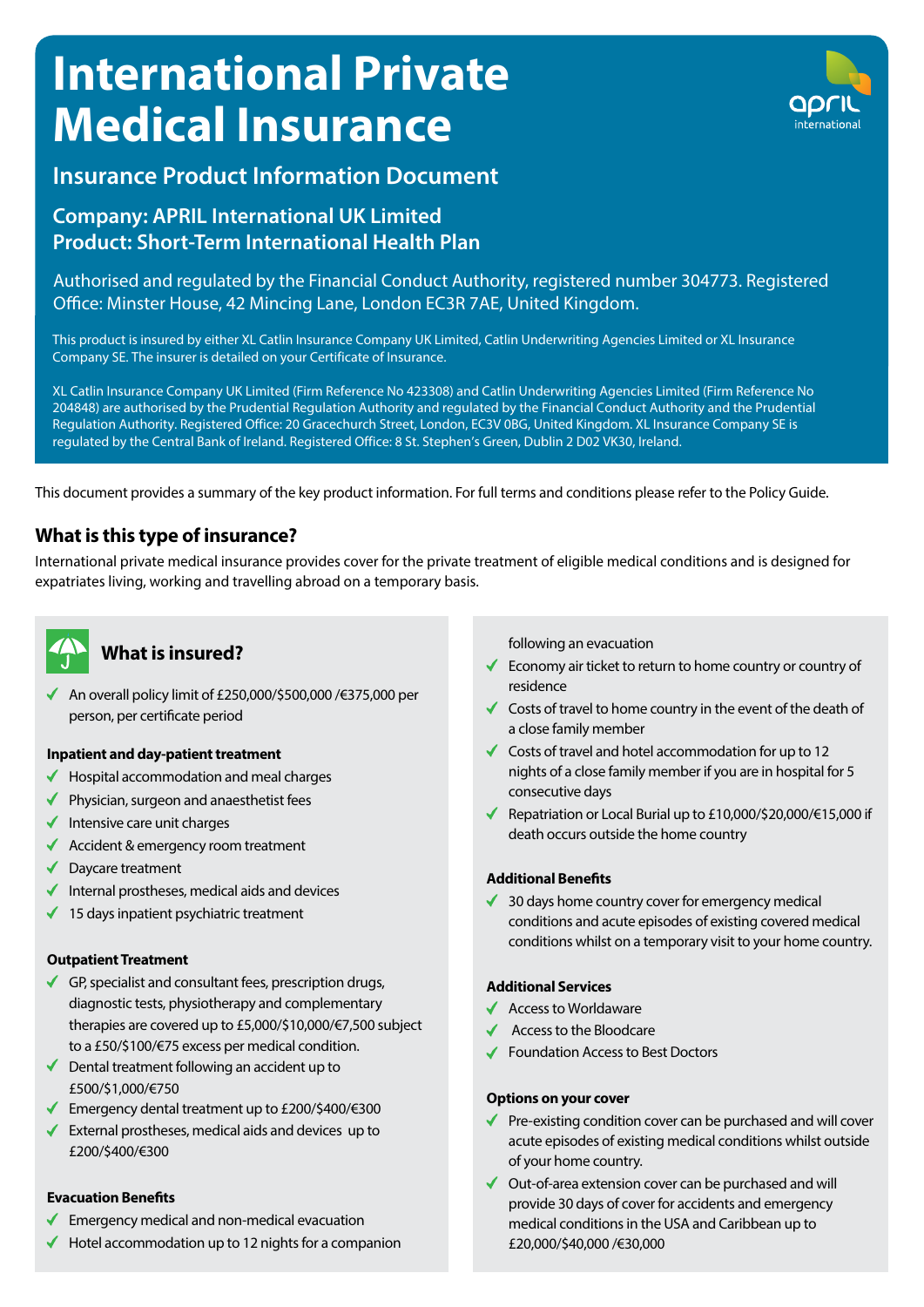

### **What is not insured?**

- $\boldsymbol{\times}$  Treatment of any medical conditions that you had, or had symptoms of, in the two years prior to the start date of your policy
- $\boldsymbol{\times}$  Treatment received after the expiry date of the **Certificate**
- $\boldsymbol{\times}$  Treatment received in the USA and Caribbean
- X Any costs incurred in your home country except for treatment for emergency medical conditions or acute episodes of covered medical conditions
- $X$  Routine medical, eye and ear examinations
- $\boldsymbol{\times}$  All dental treatment except following an accident or an emergency
- $\boldsymbol{\times}$  Self-inflicted injury, suicide, abuse of alcohol, drug addiction or abuse and sexually transmitted diseases.
- X Acquired Immune Deficiency Syndrome (AIDS), AIDSrelated complex syndrome (ARCS) and all diseases caused by the HIV positive virus
- X Organ transplantation costs
- $\boldsymbol{\times}$  Injury or illness while serving as a member of the police or military
- $\boldsymbol{\times}$  Treatment that is not scientifically recognised, or

established practice, or unproven or experimental

- $\boldsymbol{\times}$  Infertility and any form of assisted reproduction
- X Sleep disorders and sleep apnoea
- **X** Elective cosmetic surgery
- X Costs resulting from racing and professional sports
- X Costs resulting from participation in war, riots, strikes, lockouts, civil commotion, rebellion, revolution, insurrection, terrorism, military or usurped power or any illegal act
- $\boldsymbol{\times}$  Learning difficulties, hyperactivity, attention deficit disorder, speech therapy and developmental, social or behavioural problems
- X Contraception, sterilisation or any treatment of sexual problems
- $\boldsymbol{\times}$  Treatment for or as a result of obesity
- X Vitamins, minerals and other supplements
- **X** Pregnancy and childbirth
- X Treatment of cancer
- $\boldsymbol{X}$  Treatment relating to birth defects and congenital illnesses (including hereditary conditions)
- X Costs relating to medical treatment required as a direct result of not following the medical advice given by a physician



## **Are there any restrictions on cover?**

- If you have an excess, this is applied per medical condition and will be deducted from the reimbursement of the first claim for that medical condition. The excess will be applied to each person on the policy, per certificate period.
- No treatment is available in the USA or Caribbean unless the out-of-area extension has been selected
- Benefits are limited to reasonable and customary charges in the area where treatment is provided
- Restricted cover in your home country
- **Maximum enrolment age is 70 years**

# **Where am I covered?**

- 
- $\blacklozenge$  Anywhere in the world except the USA and Caribbean

# **What are my obligations?**

- Take care when answering any questions we ask by ensuring that any information providesd is accurate and complete
- Inform us of any change to your personal details, including your address
- Follow our claims procedures when you need to make a claim
- Contact the assistance company for pre-authorisation where required



## **When and how do I pay?**

The premium must be paid in full, before or on the start date of the plan, for the coverage period selected either by credit/debit card or bank transfer